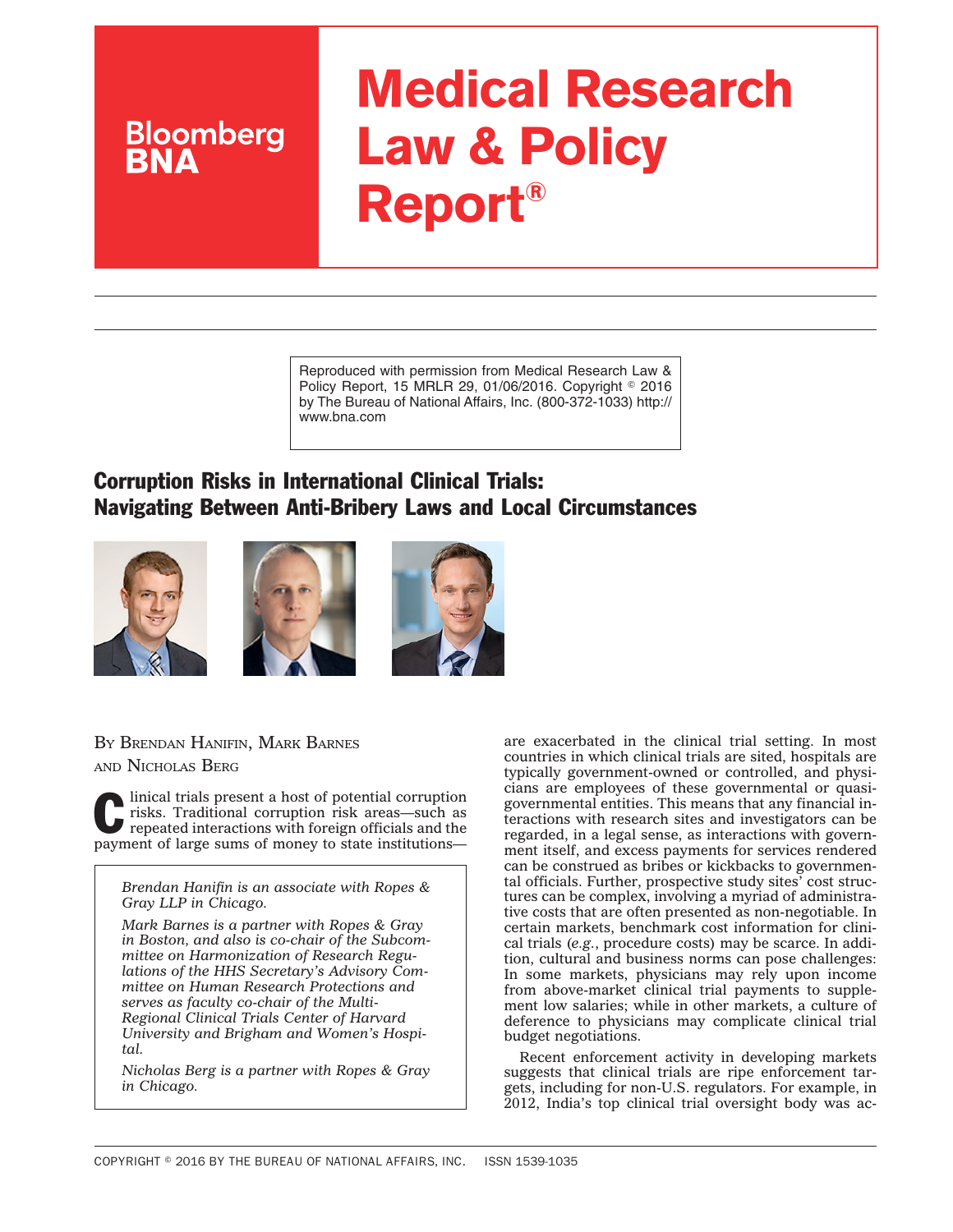cused of corruption in connection with the approval of new drugs on the basis of clinical trials that did not meet the country's regulatory standards for new drug approval. More recently, in May 2015, Chinese prosecutors disclosed a bribery investigation implicating a former national health official responsible for supervising clinical trials as part of the country's anti-graft campaign.

Increased international enforcement against corruption in the clinical trial setting is foreseeable. For U.S. companies operating in high-risk markets, there is no guarantee of a level regulatory playing field or an impartial anti-corruption enforcement approach. In addition, U.S. companies must be prepared to defend to domestic regulators their budgeting and payment practices for clinical trials conducted in international markets.

This article discusses several proactive steps that clinical trial sponsors and clinical trial services providers may consider to mitigate corruption risk.

#### Basic Framework

Most clinical trials are funded by private companies, whose in-house scientists typically plan and design the studies. The companies that fund clinical trials typically enter into contracts with hospitals and physicians, under which the hospitals and physicians are paid to conduct the trials. In this structure, the company funding the clinical trial is the ''sponsor'' of the research, and the hospital-employed physicians who conduct the research with patients/participants are the ''investigators.''

Often, clinical trial sponsors are required to make upfront payments to study sites to cover various administrative and startup costs, such as payments to hospital research ethics committees to review and approve the proposed study at each individual site. Although compensation structures can vary widely from study to study, subsequent payments to clinical trial sites frequently are milestone-driven (*i.e.*, based on the sites' completion of participant enrollment and their progress through the protocol-required tests and procedures) or time-based (*e.g.*, quarterly payments for the expected duration of the study).

Clinical trial sponsors—or individual study sites regularly engage third-party vendors to assist with various aspects of a clinical trial, including assistance obtaining regulatory approvals to conduct the study (for which local knowledge and experience can be invaluable), site selection and contract negotiation, monitoring of sites' compliance with protocol requirements, biospecimen transport and storage, data analysis and preparation of end-of-trial regulatory submissions and publications.

#### Demographic and Enforcement Trends Intensify Corruption Risks

As though the basic clinical trial framework was not sufficiently fraught with corruption risk, changing demographics and expanding regulatory regimes require that clinical trial sponsors and clinical trial services providers increasingly operate in high-risk markets. For example, with economic growth and increased access to health care, the populations of prospective end-users

for new drugs in Brazil, China and India have increased exponentially. Each country, in turn, has promulgated new regulations increasing its oversight and control over clinical research activities. Some countries—such as China, Japan and India—are considering or have adopted requirements that in order to qualify for marketing approval, a new drug must be tested in at least some trials within the country. And while they are key strategic markets, Brazil (69th), China (100th) and India (74th) all fared relatively poorly in Transparency International's 2014 Corruption Perceptions Index. Similar trends can be expected in other developing markets whose populations and health-care markets are poised to expand, such as Mexico and Nigeria. Given the rapidly evolving landscape, even the most seasoned U.S. based compliance personnel may struggle to keep abreast of the latest regulatory developments in the markets for which they are responsible.

### Proactive Steps to Mitigate Corruption Risk

To remain a step ahead of a changing enforcement environment, clinical trial sponsors and clinical trial services providers must act proactively to mitigate corruption risk. Fortunately, there are several practical controls that can be implemented with minimal business disruption.

*Site and Investigator Selection*. Robust due diligence of prospective clinical trial sites and investigators is fundamental to minimizing corruption risk. Appropriately, site selection typically focuses upon scientific and logistical capability to perform the requirements of the study protocol. It is important, however, that study sponsors—and clinical trial services providers to which site selection has been delegated—perform thorough due diligence of prospective investigators and subinvestigators, particularly in situations in which due diligence review of the prospective site is impractical or unlikely to be fruitful.

In general, investigator selection for clinical trials should be based on experience, merit and ability to perform protocol-required services (including subject enrollment). However, because these criteria are not wholly objective, and therefore subject to secondguessing by an aggressive regulator, clinical trial sponsors should consider implementing procedures to track the use of individual investigators over time. Ideally, such procedures would track the use of individual physicians across the entire spectrum of possible engagements, including speaking engagements, consultancies, investigator-initiated research studies and traditional clinical trials. The repeated selection of certain highprescribers, consultants, speakers or key opinion leaders as investigators may appear suspicious to regulators, and thereby result in added investigation or litigation costs, even if the selections were merited.

*Selection of Clinical Trial Services Providers*. For clinical trial sponsors, it is equally important to exercise caution—and to conduct appropriate due diligence when selecting clinical trial services providers, including contract research organizations (''CROs''), laboratory services providers and others. Vendor selection and due diligence are especially critical in high-risk markets, as well as markets in which clinical trial sponsors rely upon local vendors to identify and negotiate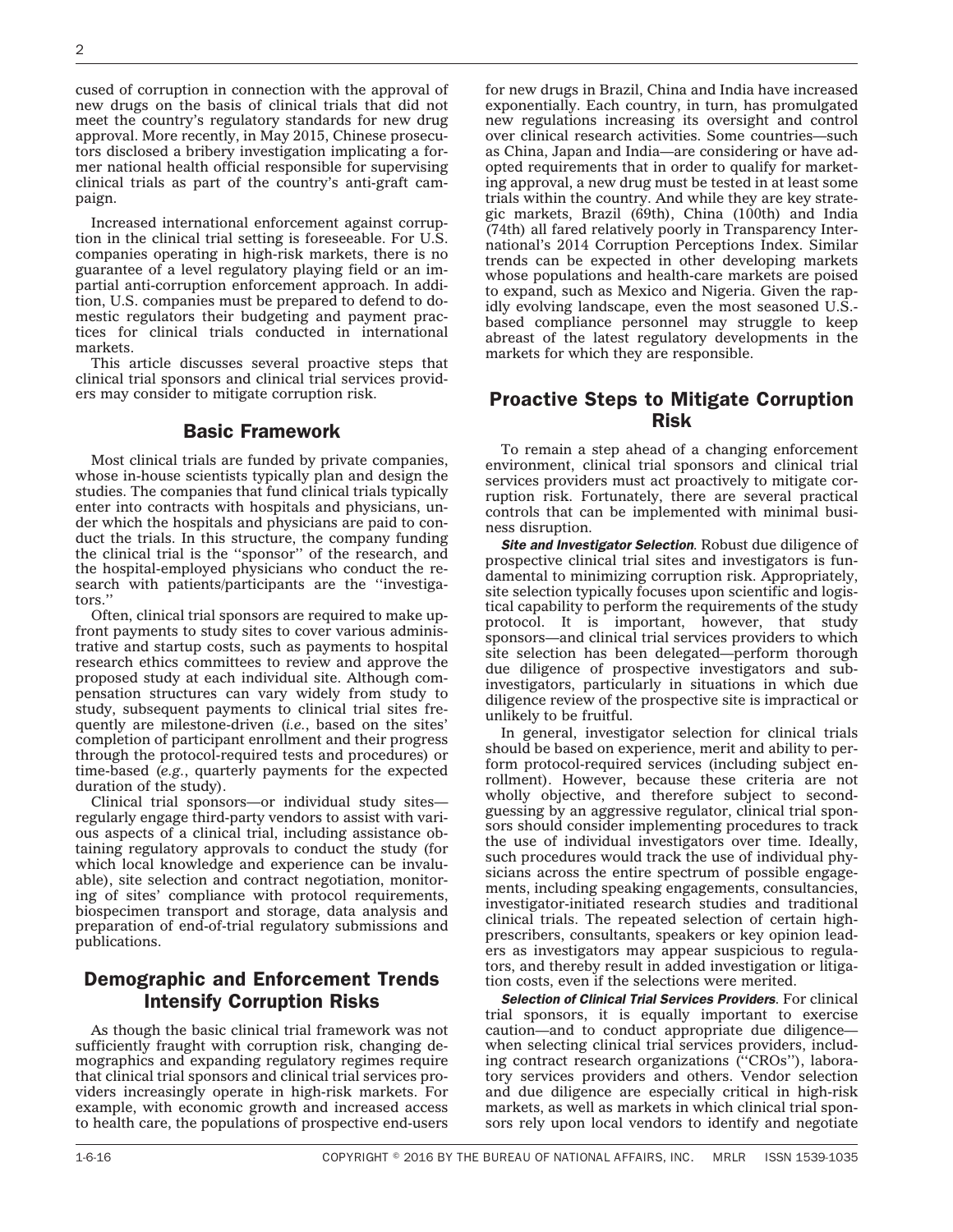with prospective study sites, or even to negotiate with governmental authorities.

Clinical trial sponsors should seek to enter into formal, written agreements with all clinical trial services providers, and to the extent possible, such agreements should include anti-corruption and conflict-of-interest provisions. Sponsors also should be mindful that allowing study sites to select their own vendors may increase the risk of improper payments. For example, if an investigator is permitted to select the CRO that will provide clinical research coordinator services for his or her site, that investigator may have an incentive to seek a kickback arrangement, through which the CRO pays to the investigator a percentage of the fees that the CRO receives from the study sponsor.

*Payments to Clinical Trial Sites*. Once site selection is complete, clinical trial sponsors—and clinical trial services providers, if applicable—must ensure that the fees paid to study sites represent fair market value for clinical trial services actually rendered. Although conceptually basic, negotiating clinical trial agreements (''CTAs'') that approximate fair market value can be difficult in practice. In addition, due to the complexity of clinical trial cost structures, an appropriate, but poorly documented, payment structure may be nearly as difficult to defend after-the-fact as an actual excess payment.

First, in most cases, payments to clinical trial sites should be made to investigators' institutions, and not directly to investigators. This requirement promotes traceability of payments and reduces the opportunity for a rogue employee to make an improper payment to an investigator.

Second, all payments made to clinical trial sites should be traceable to (1) the sites' individual budgets and (2) an overall budget for the entire clinical trial. Without this basic framework, it would be difficult to defend any payment to a study site as representing fair market value for clinical trial services provided. As a guiding principle, clinical trial sponsors (and clinical trial services providers tasked with budget development) should retain sufficient documentation to allow an independent observer to recreate the budget development process at both the site and overall study levels.

Third, all fees paid to study sites—as well as the corresponding payment schedules—should be detailed in the sites' CTAs. Ideally, payments to clinical trial sites should be milestone-based—*i.e.*, based on sites' successful completion of tests and procedures required by the protocol. Unless national laws require otherwise, the budgets should reimburse for tests and services required by the protocol that exceed the standard of care that otherwise would be provided to the participants and paid for from other public or private sources, such as a national health insurance program. In some markets, national governments may require that the sponsor pay for all clinical trial procedures and services. Even in that situation, however, sponsors should take steps to avoid paying for services that are also being billed to and paid by other sources, as such double payment might be perceived as exceeding fair market value or even as a kickback payment to the site and investigators.

Fourth, to the extent feasible, clinical trial sponsors and clinical trial services providers should encourage the use of a single-template CTA across the entire study. In addition to ensuring uniformity of terms and

obligations (and thereby reducing negotiation costs), use of a template CTA facilitates transparency in cost structure from site-to-site. Site-to-site cost transparency, in turn, furthers both business and compliance objectives. In addition to memorializing all fees in written CTAs, sponsors should consider requesting written representations of fees that are presented by sites as ''non-negotiable,'' such as fixed-percentage administrative or overhead costs. While written representations alone may not justify the payment of above-market, "non-negotiable" fees, at least such documentation will support that the fees were not determined and paid arbitrarily.

Fifth, for markets in which reliable clinical trial cost data are available, sponsors should consider the use of a third-party database to obtain benchmark cost information—aggregated from clinical trials conducted by multiple sponsors—for protocol-required tests and procedures, as well as other site-level costs. Where practical, use of a third-party database removes subjectivity from the budgeting process, thereby reducing negotiating costs and rendering the resulting budget more defensible.

Sixth, clinical trial sponsors and clinical trial services providers should perform regular monitoring of study sites to ensure that sites are actually performing the services for which they are being paid. Site monitoring activities are not limited to ensuring patient safety, protocol compliance and data quality; indeed, frequent and thorough monitoring visits are the only effective way to ensure that the sponsor's compliance and business interests are protected.

Finally, clinical trial sponsors should be mindful that monetary transfers to study sites are not the only potential form of excess payments. Clinical trial sites frequently request equipment (*e.g.*, investigational product storage freezers, laptops, fax machines)—or funds to purchase equipment—during CTA negotiations. The provision of such equipment (or funding) may represent excess payment to study sites to the extent that the equipment (1) is unrelated to the clinical trial for which it is provided; or (2) is not returned—or purchased by the site at depreciated value—upon conclusion of the study. To mitigate this risk, the provision of equipment (or funds for equipment) should be recited in sites' CTAs and should include a detailed statement of the study-specific need for any equipment provided or purchased. In addition, sites' CTAs should specify how study-related equipment will be treated at the conclusion of the trial (*e.g.*, by the sponsor reclaiming the equipment or the site retaining the equipment and paying the depreciated value to the sponsor).

#### Conclusion

Conducting or managing a clinical trial, particularly in a developing market, entails a high degree of corruption risk; however, clinical trials have not yet been the focus of significant U.S. enforcement activity. This trajectory is primed to change over the next several years, as U.S. and E.U.-based pharmaceutical and medical device manufacturers increasingly look overseas for new markets for their products and as foreign regulators ramp up scrutiny of clinical research activity. In the interim, clinical trial sponsors and clinical trial services providers would be well-served to review their existing policies and procedures related to site and vendor selec